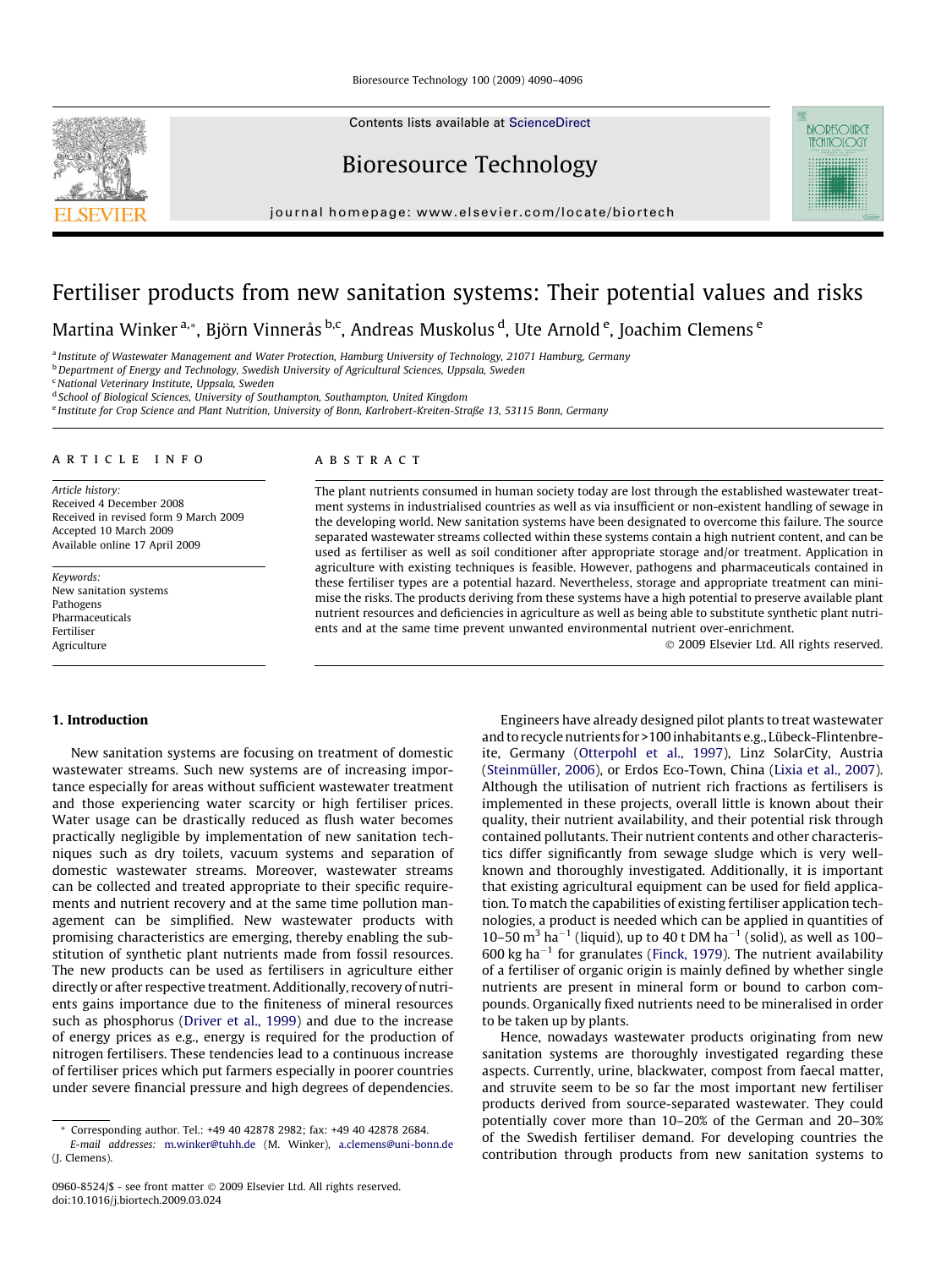<span id="page-1-0"></span>the national application of mineral fertilisers would be even larger. For example in sub-Saharan Africa, the annual excreta production corresponds to more than 100% of the local application of mineral fertilisers ([Rockström et al., 2005\)](#page-5-0).

# 2. Methods

Data on fertiliser products from new sanitation systems were collected by a literature review. The scientific papers and reports discuss the nutrient contents and availabilities, the concentrations of pollutants such as heavy metals, pharmaceuticals, and pathogens, the quality of the products, and their solid/liquid as well as mineral/organic properties referred to as fertilising type (FT). It has to be stated explicitly that in this paper fertiliser types are not evaluated according to their origin as mineral or organic fertiliser but to their nutrient binding form. So, e.g., urine is described as mineral FT.

Moreover, a mass flow model [\(Rieß, 2003;](#page-5-0) modified by [Hammer](#page-5-0) [and Clemens, 2007\)](#page-5-0) to estimate pollutant fluxes to agricultural fields along with the provided nutrients was extended with the additional data of the literature review. Hence, the respective parameters chosen for nutrients, heavy metals, and organic pollutants were checked and replaced in the case of more recent or thoroughly analysed data.

The model bases on the assumption that a certain amount of nutrients and organic matter is required on a long term average for maintenance of soil fertility. The necessary nutrient inputs are defined as nutrient equivalents (NE). Seven NEs are needed to supply arable fields with sufficient fertiliser. According to the concentrations of these nutrients in the substrates, always one of them limits the application rate – otherwise the field would be over fertilised – and defines the quantity finally applied per hectare. This rate is used to calculate the corresponding pollutant fluxes.

The fertiliser application was limited in the case of pig manure by phosphorus, of cattle manure by organic matter, and of urine by sulphur to avoid over-fertilisation. Urine was chosen as the first indicator substance out of the fertiliser products derived from new sanitation systems. It is the only product where complete information is available for the categories of TS or DM, COD, as well as the three macronutrients nitrogen (N), phosphorus (P), and potassium (K) (see Table 1).

# 3. Results and discussion

# 3.1. Nutrients and heavy metals

Detailed information for the fertiliser products originating from source-separated wastewater streams and having been identified as being important during the literature screening is given in Table 1. The products were sorted according their specific fertiliser type (see Section 2). Additionally, the fertiliser suitability of the wastewater products in comparison to different common crops i.e., cereals and potatoes is shown in [Fig. 1.](#page-2-0) The graph shows very well the specific properties of each fertiliser due to its position within the triangle. That is the ammonia solution is located in the upper edge as it only contains N while struvite is found on the left side due to its high P content. A mismatch of fertiliser compositions and crop requirements can generally be balanced by adding single nutrient mineral fertilisers such as ammonia solution. However, as P and K can be stored in soil to a larger extent than N, some oversupply of these nutrients might be acceptable in single years as long as the long term balance is right.

# 3.2. Urine

Urine is perhaps the most promising product as it contains relatively high concentrations of N (up to  $9 g N l^{-1}$ ), P (around 0.7 g P  $l^{-1}$ ) and other nutrients such as K, sulphur (S), and micronutrients. Although its pH is around 9 after storage [\(Udert et al.,](#page-6-0) [2003](#page-6-0)), it shows low  $NH_3$  emissions (<10% of applied N) after field application compared to liquid slurry due to its quick infiltration ([Rodhe et al., 2004; Simons, 2008](#page-5-0)). Urine can be used as a multi component mineral fertiliser ([Muskolus, 2008\)](#page-5-0) and is easily applied with conventional equipment available at the farm. Additionally, its characteristics are well investigated compared to other products derived through new sanitation systems.

## 3.3. Urine based fertiliser products

Many different systems for concentration of nutrients contained in urine have been investigated ([Pronk et al., 2007; Tettenborn](#page-5-0) [et al., 2007; Maurer et al., 2006](#page-5-0)). In most cases, these systems are high-tech solutions with a series connection of different treatment steps. So far, the most promising one is struvite precipitated from urine as a rather pure mineral. [Simons \(2008\)](#page-5-0) found that 88% of the precipitate was present in form of  $(Mg(NH_4)PO_4)$ . In contrast, a struvite product precipitated at a wastewater treatment plant consisted of 46% crystallised struvite only. About 40% of the P was available in form of magnesium phosphate hydrate  $(Mg_3(PO_4)_{2} \cdot 22H_2O)$ . The two substrates showed similar P-availability for grass but plant availability of P was 25% lower for clover from struvite originating of urine.

# 3.4. Blackwater

Blackwater – a liquid mixture of urine, faeces, flush water, and toilet paper – is the base for a multicomponent fertiliser which contains considerable amounts of carbon. Compared to urine, it normally contains nutrients in lower concentrations, mainly due to dilution by flush water during collection. However, on a societal level, the total nutrient recovery from a blackwater system is higher due to collection of a larger proportion of the nutrients. Before usage, a treatment is needed to stabilise and sanitise the material.

Table 1

Properties of wastewater products originating from source-separated wastewater streams presented along their fertilising types. Additionally, the level of knowledge for these products is indicated by + (well-known), (+) (known to some degree), and – (unknown). n.r. stands for not relevant.

| Fertilising type (FT)                                   | Product                                                      | Level of knowledge                            | TS(%)     | COD $(g l^{-1})$ | $N(g1^{-1})$              | $P(g ^{-1})$                | $K (g l^{-1})$             | Reference                                                                           |
|---------------------------------------------------------|--------------------------------------------------------------|-----------------------------------------------|-----------|------------------|---------------------------|-----------------------------|----------------------------|-------------------------------------------------------------------------------------|
| Liquid mineral                                          | Urine<br>Concentrated urine e.g., Urevit<br>Ammonia solution | $(+)$<br>$^{(+)}$                             | $1.5 - 3$ | $4 - 11$<br>10   | $1.8 - 17.5$<br>11<br>120 | $0.2 - 3.7$<br>0.65<br>n.r. | $0.7 - 3.3$<br>5.7<br>n.r. | Meinzinger and Oldenburg (2008)<br><b>Boller</b> (2007)<br>Tettenborn et al. (2007) |
| Liquid organic mineral                                  | Digestate<br>Untreated sludge blackwater                     | $\overline{\phantom{0}}$<br>$\qquad \qquad -$ | $\leq 1$  | 2.8              | 1.5                       | $\overline{\phantom{a}}$    | 0.14                       | Wendland (2008)                                                                     |
| Solid mineral<br>Solid organic<br>Solid organic mineral | Struvite<br>Compost<br>Sludge with $DM > 20\%$               | $^{(+)}$<br>-                                 |           | 100              | 60<br>$5 - 20$            | 130<br>$2 - 4$              | n.r.<br>$3 - 10$           | Calculated stochiometrically<br>Simons et al. (2005)                                |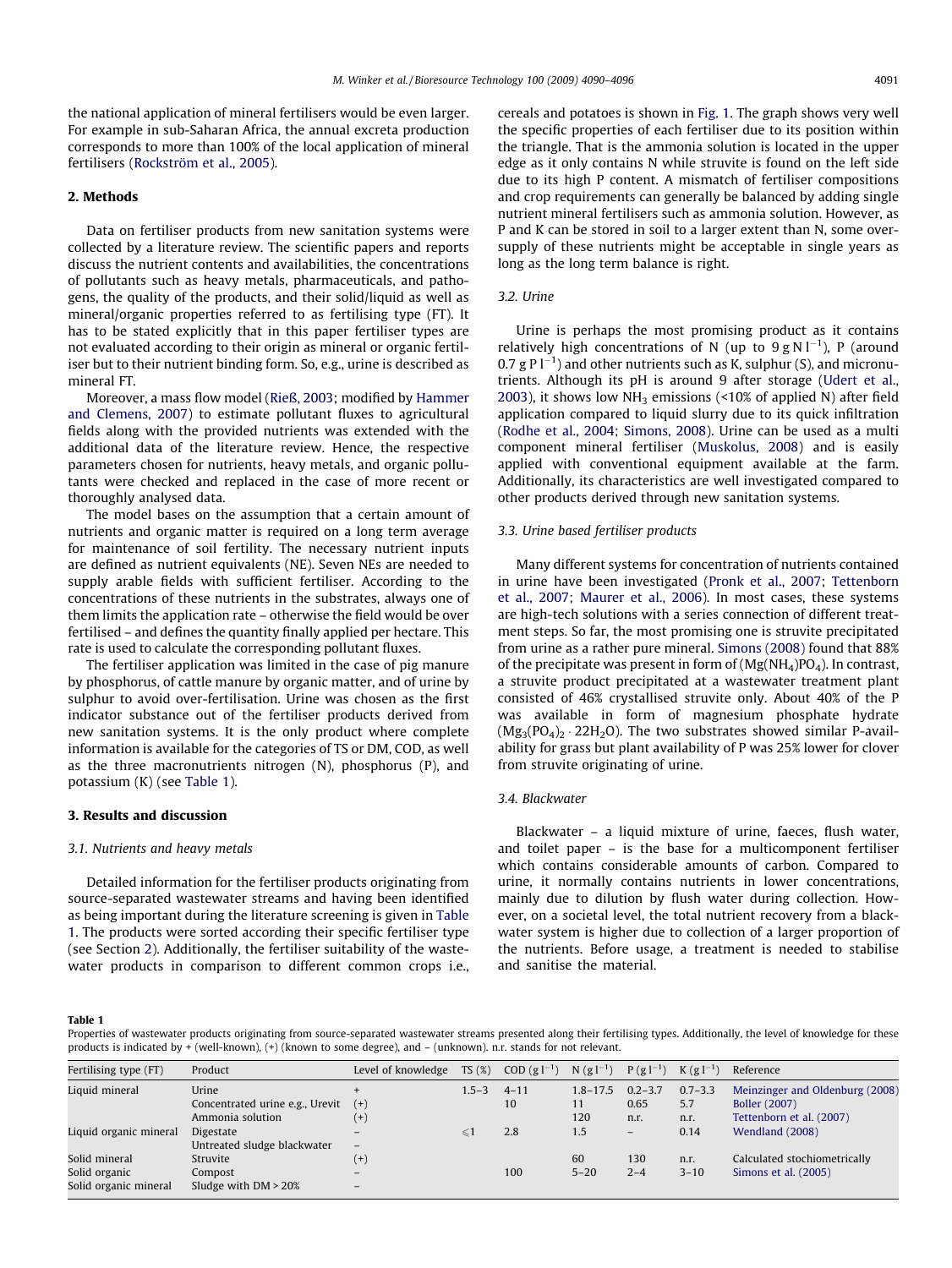<span id="page-2-0"></span>

Fig. 1. Nutrient compositions in fertilising products from new sanitation systems and nutrient requirements of common European crops. P is shown as P<sub>2</sub>O<sub>5</sub> and K as K<sub>2</sub>O to achieve a better visual distribution in the graph. Data for wastewater products are taken of [Table 1](#page-1-0), for crops out of [MAFF \(2000\)](#page-5-0).

#### 3.5. Blackwater based fertiliser products

Anaerobic treatment turns blackwater into a digestate. Carbon contents in the digestate are reduced compared to blackwater. The magnitude of this depends on the degradability of the input material and specific process characteristics (retention time, temperature) as well as the presence of inhibitors. However, in most cases, during collection the blackwater is diluted and additional organic energy input is needed for a functional process e.g. via the addition of manure or solid organic waste. The digestate still contains all nutrients with minor losses of N and S as some  $NH<sub>3</sub>$ and  $H<sub>2</sub>S$  leaves the digester with the biogas. Anaerobic digestion also raises the share of mineral N (ammonium) on total N due to both mineralisation of organic nitrogen and reduction of N-fixing carbon compounds. In an additional treatement step, nutrient recovery and concentration from the digestate becomes possible by evaporation or precipitation [\(Alp and Otterpohl, 2008\)](#page-5-0). Such a step has the advantage of creating a completely new product with no connection to the original matter as well as a volume reduction.

The blackwater can also be treated with ammonia sanitisation where the potential pathogens present can be inactivated using urea or ammonia additions (for details see below). Ammonia treated material contains a high N content which limits the application rate.

## 3.6. Faecal matter

The separation of solid faecal matter – collected in dry sanitation systems, is not implemented in Europe in large scale but in many developing countries. As blackwater this fraction requires treatment for stabilisation and sanitisation. The nutrient concentration in the faecal matter is comparable to the urine but the fraction is only one tenth the size and the plant availability is significantly lower as most nutrients are organically bound. Along with the faeces other substances can be found that affect the fertiliser value and treatment options available, e.g., inert material for anal cleansing such as stones and covering material such as ash.

## 3.7. Faecal based fertiliser products

Solid compost mainly derived from faecal matter and maybe mixed with organic food waste, has a lower nutrient content compared to urine, especially the concentration of plant-available N is low. Due to the low N availability of compost (grouped under the FT ''solid organic"), it is normally used as soil conditioner instead of fertiliser.

Additions such as ash complicate composting of the faecal material as it is hard to reach good hygienic standards. [\(Niwagaba](#page-5-0) [et al., 2009a,b\)](#page-5-0). Similar accounts for vermicomposting which normally results in nutrient-rich compost after 2–4 months of treatment ([Simons, 2008; Shalabi, 2006\)](#page-5-0). Another disadvantage of vermicomposting is its management – it needs steady supervision to guarantee an appropriate functionality. Moreover, ammonia sanitisation is also an alternative treatment for the faecal fraction (for details see section ''pathogens").

#### 3.8. Other products from new sanitation systems

Sludge with a dry matter content >20% summarises various sediments emerging during collection and treatment of source separated wastewater streams. This sludge is very diverse depending on its origin and respective storage/treatment and normally of organic and mineral character. Detailed investigations do not exist as of yet.

The existing knowledge on the plant availability of nutrients contained in these fertilising products from new sanitation systems is still limited. For most of the discussed FTs only estimations were possible which are presented in [Table 2](#page-3-0). It has to be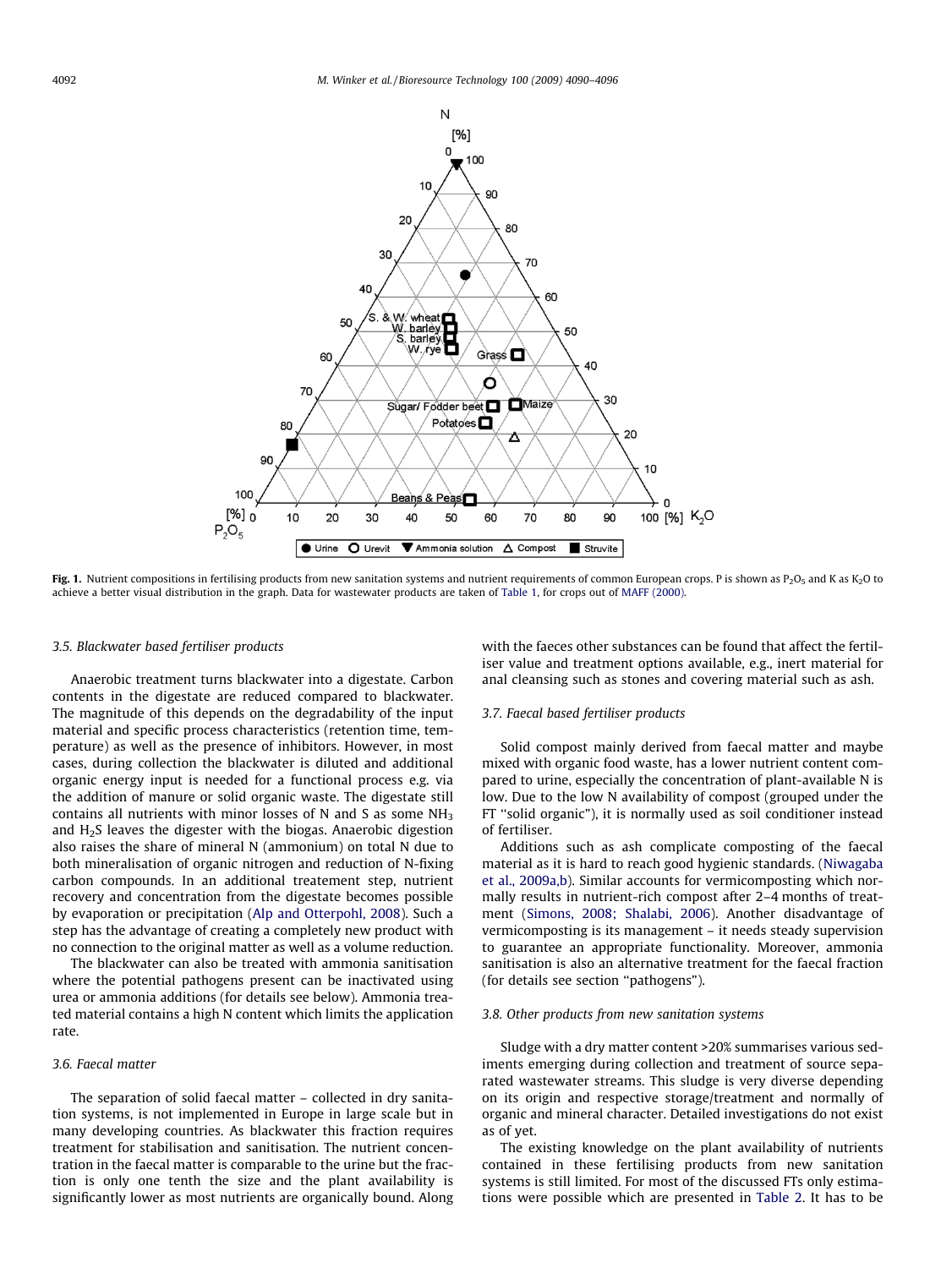#### <span id="page-3-0"></span>Table 2 Expected nutrient availability of the various fertilising types presented for the three macronutrients N, P, and K.

| Fertilising            | Expected availability (%)                                         |                                 |                                  |  |  |  |  |  |
|------------------------|-------------------------------------------------------------------|---------------------------------|----------------------------------|--|--|--|--|--|
| type (FT)              | N (in year of<br>application)                                     | $P(3$ year<br>crop<br>rotation) | $K(3)$ year<br>crop<br>rotation) |  |  |  |  |  |
| Liquid mineral         | 100                                                               | 100                             | 100                              |  |  |  |  |  |
| Liquid organic mineral | $N_{\text{mineral}} + \text{approx. 10\% of } N_{\text{organic}}$ | 100                             | 100                              |  |  |  |  |  |
| Solid mineral          | 100                                                               | 100                             | 100                              |  |  |  |  |  |
| Solid organic          | <10                                                               | 100                             | 100                              |  |  |  |  |  |
| Solid organic mineral  | $N_{\text{mineral}} + \text{approx. 10\% of } N_{\text{organic}}$ | 100                             | 100                              |  |  |  |  |  |

pointed out that the three macronutrients N, P, and K are discussed along different time periods to provide an overall picture. While nitrogen availability is given on an annual basis, phosphorus and potassium were considered for a crop rotation of 3 years. In general, all mineral and water soluble compounds in fertilisers are plant available immediately. In addition, mineralisation processes of the organic fraction occur and release further N over time in the form of ammonium. Therefore, it is important to know which N fraction is mineral and which is organic in order to estimate the nutrient availability and the resulting fertilising effect.

The application of liquid substrates might be associated with ammonia emissions, as they may contain relatively high ammonium concentrations and high pH-values, up to 9. However, the liquids infiltrate the soil immediately and thereafter ammonia emissions end. Ammonia emissions from urine (FT ''liquid mineral"), the most sensitive fertilising product regarding this type of emissions, are lower than emissions from animal slurry (FT ''liquid organic mineral") [\(Simons, 2008\)](#page-5-0). However, the application technique needs to be adjusted to the high ammonia content of urine, i.e., application close to the soil preferably in combination with soil incorporation, and the low level of total solids.

Heavy metal concentrations are low in all products of domestic origin as no industrial wastewater is included. The only exceptions are sludge from septic tanks and compost ([Simons et al., 2005\)](#page-5-0). Threshold values of heavy metals in composts may be reached due to the decreased content of organic matter after degradation. Nevertheless, loads to agricultural fields are at least ten folds lower in comparison with animal manure (Fig. 2) and for chromium and copper even 100 folds lower. Certainly, only urine was compared in the model. Use of heavy metals in households can result in a large impact on the urban-derived fertiliser ([Vinnerås et al., 2006\)](#page-6-0).

# 3.8.1. Organic micropollutants

All fertilising products derived from domestic wastewater streams can contain organic micropollutants such as pharmaceuticals used for human medication and substances originating from cleansing agents, personal care products, etc. as their original wastewater streams do [\(Eriksson et al., 2003; Lienert et al., 2007;](#page-5-0) [Ronteltap et al., 2007; Tettenborn et al., 2007\)](#page-5-0). Hence, an appropriate treatment [\(Gajurel, 2007; Maurer et al., 2006; Tettenborn et al.,](#page-5-0) [2007](#page-5-0)) is required in order to eliminate these unwanted and potentially harmful substances before the product can be used as fertiliser. Until now, no detailed investigations on concentrations of organic micropollutants in fertiliser products have been carried out except from stored urine [\(Tettenborn et al., 2007\)](#page-6-0) and further products originating from this source such as struvite [\(Ronteltap](#page-5-0) [et al., 2007](#page-5-0)). In this aspect, further research for the other potential fertilising products is urgently needed and recommended. Especially, as certain treatment techniques show promising properties to create clean products with high potentials to be applied in agriculture such as struvite precipitation [\(Ronteltap et al., 2007\)](#page-5-0) and steam stripping [\(Tettenborn et al., 2007\)](#page-6-0).



Fig. 2. Concentration of heavy metals applied via different fertilisers determined with the model of [Hammer and Clemens \(2007\)](#page-5-0) which was adjusted with newly derived data.

Moreover, the model indicates that fluxes of antibiotics would be at least 100 times lower compared to animal manure ([Fig. 3\)](#page-4-0). The hormones do not show this clear picture but the trend points in the same direction apart from  $17\alpha$ -ethinylestradiol of which the applied amount would be higher from human urine than from cattle manure ([Fig. 3](#page-4-0)). However, household derived fractions are likely to contain pollutants which are not found in animal manure. This needs to be considered when larger proportions of human excreta are recycled.

Additionally, investigations on the fate of organic pollutants in soil show so far that results derived of other areas e.g., via wastewater remediation ([Ternes et al., 2007\)](#page-6-0) cannot be adopted one by one. So far on-going research showed that sorption is a major factor influencing the behaviour of organic pollutants in soil. But when comparing pollutants contained in either water or urine and then applied to soils, the sorption behaviour of the pollutants is different. In the case of urine, a much lower amount is sorbed onto soil particles. [Kujawa-Roeleveld et al. \(2008\)](#page-5-0) assumed the contained organic matter to be responsible for decreasing the capacity of soil to adsorb pharmaceuticals. While [Lucas and Jones](#page-5-0) [\(2009\)](#page-5-0) observed that urine is not affecting the sorption rate but enhancing desorption as well as hindering microbial degradation.

#### 3.8.2. Pathogens

For a long time pathogens have been well-known to be a major constraint when using wastewater products in agriculture. Introducing recycling of domestic wastewater streams will always include a risk for new transmission routes of infectious human diseases. Source separation has the advantage of wastewater streams being separated and in most cases only marginally diluted, thus resulting in a manageable volume for the respective treatment. The main proportion of the pathogens is found in the faeces and only very few are excreted via urine ([Feachem et al., 1983;](#page-5-0) [Höglund, 2001\)](#page-5-0). If the system includes the collection of faecal matter, the management of urine and greywater (wastewater of washing, bathroom, and kitchen activities) can be kept simple. Nevertheless, due to faecal cross-contamination in the toilet or urine excreted by infected persons, the risk of contamination with bacteria, viruses, and parasites exist for urine as well [\(Schönning](#page-5-0)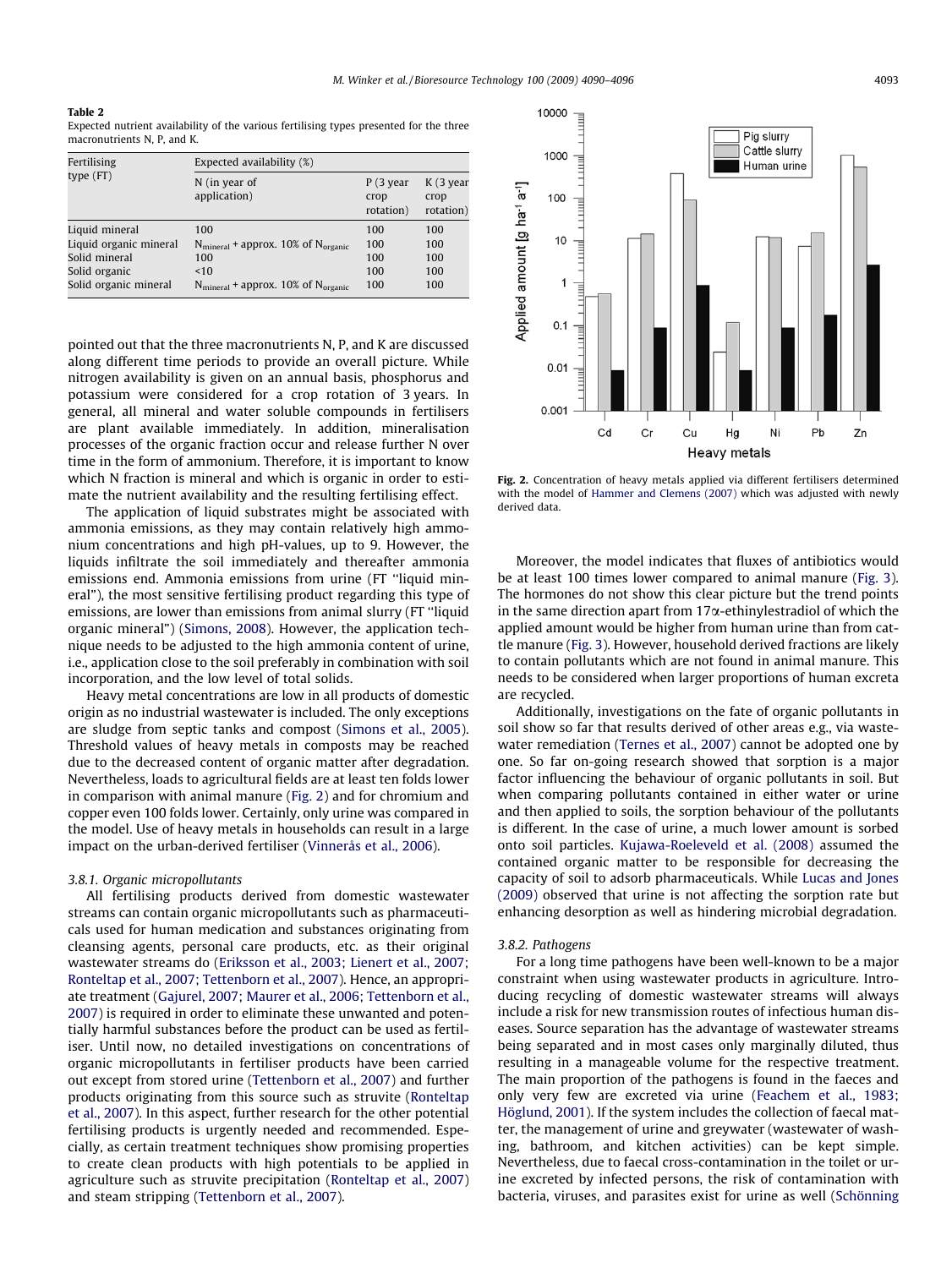<span id="page-4-0"></span>

Fig. 3. Fluxes of antibiotics (left) and hormones (right) applied via different fertilisers determined with the model of [Hammer and Clemens \(2007\)](#page-5-0) which was adjusted with newly derived data. Sulfamethazine and sulfadiazine could not be calculated as no data on human consumption was available.

[et al., 2002\)](#page-5-0). Consequently, treatment is necessary to minimise the risk of infection. For urine the present recommended minimum treatment is storage for 6 months without introducing fresh liquid ([WHO, 2006](#page-6-0)). Pasteurisation (70  $\degree$ C for 1 h) or an equivalent treatment is necessary for faecal matter and sludge [\(WHO, 2006](#page-6-0)).

Recent research looking closer into the effect of ammonia showed its high potential regarding an efficient sanitisation ([Nordin et al., 2009, in press; Vinnerås et al., 2008a\)](#page-5-0). Hence, the presence of uncharged ammonia in urine and its considerably low content of pathogens led to the conclusion that the required storage for undiluted urine is considerably shorter than stated in current recommendations ([WHO, 2006](#page-6-0)) as long as the urine contains >2 g N  $l^{-1}$  and holds a pH > 8.8 [\(Nordin et al., 2009, in](#page-5-0) [press; Vinnerås et al., 2008a\)](#page-5-0). Moreover, at lower N concentrations its agronomic value decreases together with an increased hygienic risk. These figures still include a very high safety margin. For usage on crops not consumed raw or for fodder crops two weeks to one month of storage is sufficient as the organisms infecting both animals and human beings will be inactivated after this period of time. So the risk for spreading of diseases to the environment is low. For usage on crops consumed raw, e.g. lettuce and cucumber, the storage needs to be performed at temperatures  $\geq 20$  °C for safe removal of helminth eggs and viruses, where the bacteriophages MS2 and FiX are used as viral indicators (Fig. 4). As can be seen in Fig. 4, the decimal reduction  $(D)$  changes within the temperature interval of  $14-24$  °C and thereby results in significantly longer reduction times for lower temperatures at similar ammonia levels. In the case of  $>20$  °C storage for two months, and of  $>30$  °C one month is sufficient for a safe and unrestricted usage as fertiliser thereafter ([Nordin et al., 2009; Vinnerås et al., 2008a\)](#page-5-0).

Similar treatment of faecal matter is possible by external addition of urea for sanitisation. The addition of urea increases the pH (with addition of 1% wet weight an approximate pH of 9 is reached), and also the concentration of ammonia. These two effects increase the sanitisation rate [\(Nordin et al., 2009, in press;](#page-5-0) [Vinnerås, 2007\)](#page-5-0). The urea is enzymatically degraded into ammonia in contact with faecal matter which then efficiently inactivates pathogens ([Vinnerås et al., 2003a\)](#page-6-0). Using ammonia sanitation functions well at relatively low pH (pH 9) compared to other basic treatments (pH 12) and is still efficient in sanitisation. Addition



Fig. 4. The decimal reduction of Ascaris spp. and the bacteria viruses MS2 and FiX as models for animal viruses at 14, 24, and  $34^{\circ}$ C in urine, ([Nordin et al., 2009, in press](#page-5-0); [Vinnerås et al., 2008a\)](#page-6-0). Lines always connect the dots of each single category.

of 2% of urea to faeces will require treatment of 2 months or 2 weeks at temperatures of 20–30  $\degree$ C and above 30  $\degree$ C, respectively ([Nordin et al., 2009, in press\)](#page-5-0). The advantage of urea addition is that the speed of pathogen inactivation can be controlled by measuring ammonia content and pH. Additionally, as long as ammonia is present no risk for recontamination of the treated material occurs and additional ammonia improves the fertiliser value of the treated material when applied to soil.

Other treatment alternatives do not provide as assured sanitisation as ammonia. Composting offers a good pathogen reduction in areas with high temperatures ([Vinnerås et al., 2003b; Vinnerås,](#page-6-0)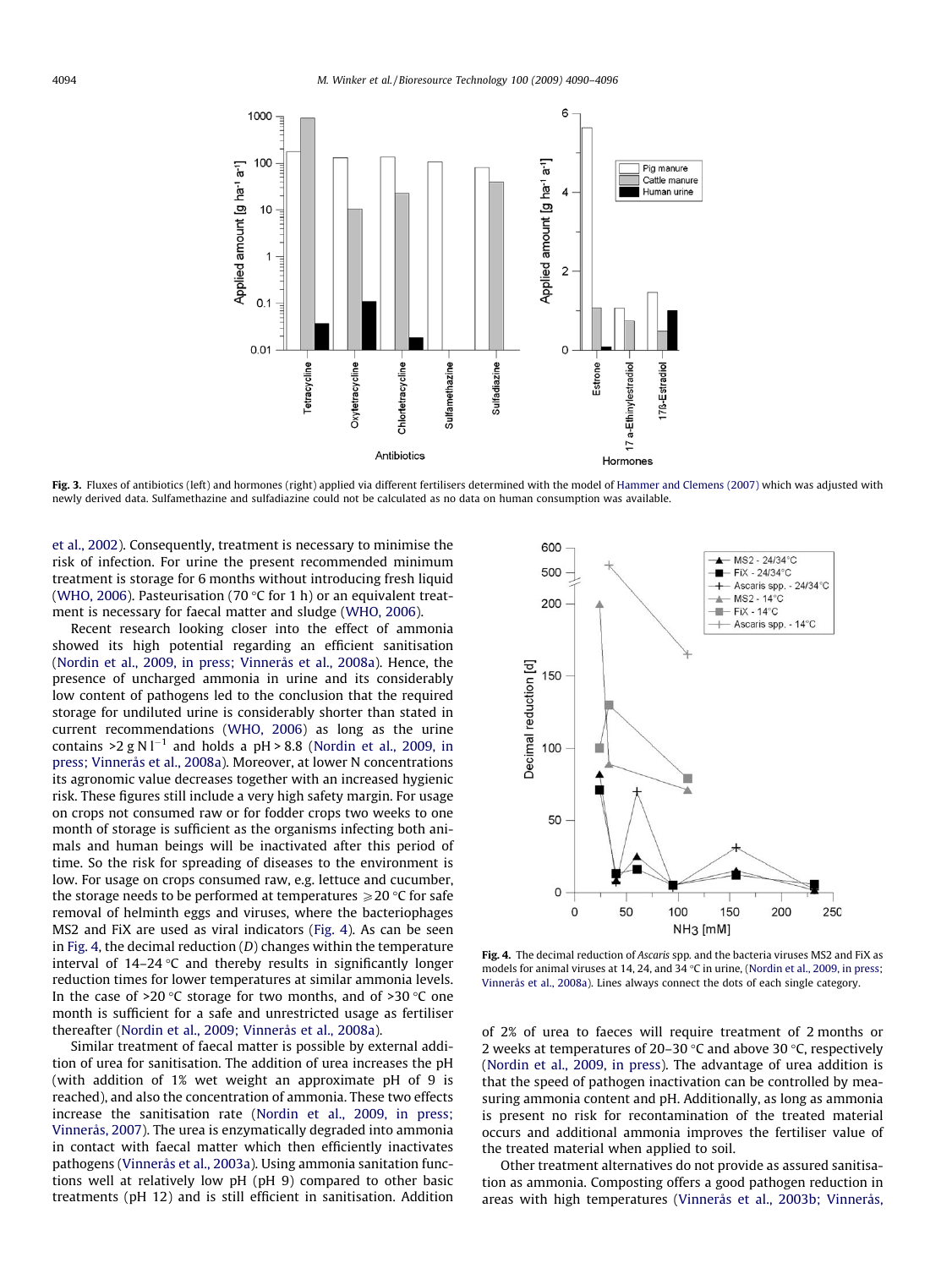<span id="page-5-0"></span>[2007; Wichuk and McCartney, 2007](#page-6-0)), while only lower reduction rates occur in regions with lower temperatures. In some cases even growth of bacterial pathogens was observed (Sidhu et al., 2001). In anaerobic digestion the reduction of pathogens is limited and a reduction between 1 and 3 orders of magnitude can be expected in a mesophilic process, depending on different system management factors such as the minimal retention time and the hydraulic retention time [\(Vinnerås et al., 2008b; Yen-Phi et al., accepted for](#page-6-0) [publication](#page-6-0)). Additionally, the hygienic performance of the mesophilic reactor can be improved by increasing the protein feeding of the reactor, reaching high ammonia levels within the reactor, and using the ammonia sanitisation within the process. This can be achieved by an ammonia content of 6 g l $^{-1}$  and pH 8 and, compared to the standard levels of 2–3  $g l^{-1}$  ammonia and pH 7 (Ottoson et al., 2008).

Moreover, further protection measures to minimise the risks drastically and allow the usage of these new fertiliser products can be: direct implication into soil decreasing the risk corresponding to a  $2\log_{10}$  reduction [\(WHO, 2006](#page-6-0)); immediate coverage of matter originating from faeces assuring minimal surface run-off; one month resting times between the last fertiliser application and harvest; protection clothes for field workers; awareness raising of all persons involved in the handling of the derived wastewater/fertilising products; and lastly appropriate monitoring of treatment methods ([WHO, 2006](#page-6-0)).

## 4. Conclusion

Regarding the characteristics presented and the data analysed, it can be concluded that new fertilisers from new sanitation systems have a high potential to introduce a new and promising handling of our water and nutrient (re)sources. It has to be kept in mind that these new products have to be adjusted to the available application techniques in agriculture to guarantee a successful usage.

The implementation of new fertilising products always introduces potentially new transmission routes of infectious diseases or organic pollutants. Nevertheless, as long as we are aware of the inherent risks and address them with appropriate measures, usage of the fertilising products in agriculture should be possible. However, for many of the fertilising products deriving from new sanitation systems further research is required to fill still existing gaps of knowledge and gain further information to optimise handling, treatment, and usage of these products.

# Acknowledgements

The authors acknowledge the German Association for Water, Wastewater and Waste (DWA) for the support and encouragement to meet and discuss the utilisation of fertilising products from new sanitation systems in agriculture within the scope of their committee KA1 ''New Sanitation Systems".

# References

- Alp, Ö., Otterpohl, R., 2008. Concentration enrichment of nutrients for raw and anaerobically digested blackwater through evaporation. In: Conference Proceedings of: 1st IOBB, July 6–9, Perth, Australia. URL: [<http://www.tu](http://www.tu-harburg.de/aww/publikationen/pdf/2008Alp06.pdf)[harburg.de/aww/publikationen/pdf/2008Alp06.pdf>](http://www.tu-harburg.de/aww/publikationen/pdf/2008Alp06.pdf) (03.03.2009).
- Boller, M., 2007. Fertilizer from the library. Eawag News 63e, 17–19. URL: [<http://](http://www.eawag.ch/services/publikationen/eanews/news_63/en63e_boller.pdf) [www.eawag.ch/services/publikationen/eanews/news\\_63/en63e\\_boller.pdf>](http://www.eawag.ch/services/publikationen/eanews/news_63/en63e_boller.pdf) (17.02.2009).
- Driver, J., Lijmbach, D., Steen, I., 1999. Why recover phosphorus for recycling and how? Environ. Technol. 20, 651–662.
- Eriksson, E., Auffahrt, K., Eilersen, A., Henze, M., Ledin, A., 2003. Household chemicals and personal care products as sources for xenobiotic organic compounds in grey wastewater. Water SA 29, 135–146.
- Feachem, R., Bradley, D., Garelick, H., Mara, D., 1983. Sanitation and disease health aspects of excreta and wastewater management. World Bank Studies in Water Supply and Sanitation, 3. The World Bank, Washington, USA.

Finck, A., 1979. Dünger und Düngung. Chemie-Verlag, Weinheim, Germany.

- Gajurel, D., 2007. Untersuchung zur Elimination ausgewählter Pharmaka bei der Lagerung der UV-Bestrahlung sowie der Ozonisierung von Urin. Report No. GA 1063/2–1, Institute of Wastewater Management and Water Protection, Hamburg University of Technology, Hamburg, Germany. URL: [<http://](http://www.tu-harburg.de/aww/forschung/pdf/endbericht_dfg01.pdf) [www.tu-harburg.de/aww/forschung/pdf/endbericht\\_dfg01.pdf>](http://www.tu-harburg.de/aww/forschung/pdf/endbericht_dfg01.pdf) (17.02.2009).
- Hammer, M., Clemens, J., 2007. A tool to evaluate the fertilizer value and the environmental impact of substrates from wastewater treatment. Water Sci. Technol. 56, 201–209.
- Höglund, C., 2001. Evaluation of microbial health risks associated with the reuse of source-separated human urine, Ph.D. thesis, KTH, Stockholm, Sweden.
- Kujawa-Roeleveld, K., Kragic Kok, D., Schuman, E., Jacobi, J., Grotenhuis, T., Mels A., 2008. Sorption and biodegradation of pharmaceuticals from urine in soil, Report draft, Wageningen University, Lettinga Associates Foundation, Wageningen, Netherlands.
- Lienert, J., Bürki, T., Escher, B., 2007. Reducing micropollutants with source control: substance flow analysis of 212 pharmaceuticals in faeces and urine. Water Sci. Technol. 56, 87–96.
- Lixia, S., Rui, L., Rosemarin, A., Jun, X., Winblad, U., Qiang, Z., Han, G., Ruben, C., Caldwell, I., 2007. Sweden–China, Erdos Eco-Town Project. Ecosanres fact sheet 11, May 2007, Sweden. URL: [<http://www.ecosanres.org/pdf\\_files/Fact\\_sheets/](http://www.ecosanres.org/pdf_files/Fact_sheets/Fact_Sheet_11ls.pdf) [Fact\\_Sheet\\_11ls.pdf>](http://www.ecosanres.org/pdf_files/Fact_sheets/Fact_Sheet_11ls.pdf) (09.04.2008).
- Lucas, S., Jones, D., 2009. Urine enhances the leaching and persistence of estrogens in soils. Soil Biol. Biochem. 41, 236–242.
- MAFF (Ministry of Agriculture, Fisheries and Food), 2000. Fertiliser Recommendations for Agricultural and Horticultural Crops (RB209), seventh ed., UK.
- Maurer, M., Pronk, W., Larson, T., 2006. Treatment processes for source-separated urine. Water Res. 40, 3151–3166.
- Meinzinger, F., Oldenburg, M., 2008. Characteristics of source-separated household wastewater flows – a statistical assessment. In: Conference Proceedings of: Sanitation Challenge, May 19-21, Wageningen, The Netherlands. URL: [<http://](http://www.sanitation-challenge.wur.nl/NR/rdonlyres/15D1C7DB-AF46-403A-8FCB-51ECBA46339A/64946/Theme4Session1Meinzinger.pdf) [www.sanitation-challenge.wur.nl/NR/rdonlyres/15D1C7DB-AF46-403A-8FCB-](http://www.sanitation-challenge.wur.nl/NR/rdonlyres/15D1C7DB-AF46-403A-8FCB-51ECBA46339A/64946/Theme4Session1Meinzinger.pdf)[51ECBA46339A/64946/Theme4Session1Meinzinger.pdf>](http://www.sanitation-challenge.wur.nl/NR/rdonlyres/15D1C7DB-AF46-403A-8FCB-51ECBA46339A/64946/Theme4Session1Meinzinger.pdf) (09.03.2009).
- Muskolus, A., 2008. Anthropogenic plant nutrients as fertiliser, Ph.D. thesis, Humboldt-Universität zu Berlin, Berlin, Germany. URL: [<http://dochost.rz.hu](http://dochost.rz.hu-berlin.de/docviews/abstract.php?lang=ger&id=29080)[berlin.de/docviews/abstract.php?lang=ger&id=29080>](http://dochost.rz.hu-berlin.de/docviews/abstract.php?lang=ger&id=29080) (17.02.2009).
- Niwagaba, C., Nalubega, M., Vinnerås, B., Sundberg, C., Jönsson, H., 2009a. Benchscale composting of source-separated human faeces for sanitation. Waste Manage. 29, 585-589.
- Niwagaba, C., Nalubega, M., Vinnerås, B., Sundberg, C., Jönsson, H., 2009b. Substrate composition and moisture in composting source separated human faeces and food waste. Environ. Technol. 30, 487–497.
- Nordin, A., Ottoson, J., Vinnerås, B., in press. Sanitation of faeces from sourceseparating dry toilets using urea. J. Appl. Microbiol.
- Nordin, A., Nyberg, K., Vinnerås, B., 2009. Inactivation of Ascaris eggs in sourceseparated urine and faeces by ammonia at ambient temperatures. Appl. Environ. Microbiol. 75, 662–667.
- Otterpohl, R., Grottker, M., Lange, J., 1997. Sustainable water and waste management in urban areas. Water Sci. Technol. 35, 121–133.
- Ottoson, J., Nordin, A., von Rosen, D., Vinnerås, B., 2008. Salmonella reduction in manure by the addition of urea and ammonia. Bioresour. Technol. 99, 1610– 1615.
- Pronk, W., Zuleeg, S., Lienert, J., Escher, B., Koller, M., Berner, A., Koch, G., Boller, M., 2007. Pilot experiments with electrodialysis and ozonation for the production of a fertilizer from urine. Water Sci. Technol. 56, 219–227.
- Rieß, P., 2003. Das Konzept des Verbandes Deutscher Landwirtschaftlicher Untersuchungs – und Forschungsanstalten. In: Proceedings of Forum: Muss es wirklich jeder Mist auf dem Acker sein!? 24.06.2003, Ministerium für Umwelt, Naturschutz und Landwirtschaft des Landes Schleswig-Holstein, Germany.
- Rockström, J., Nilsson-Aberg, G., Falkenmark, M., Lannerstad, M., Rosemarin, A., Caldwell, I., Arvidsson, A., Nordström, M., 2005. Sustainable pathways to attain the millennium development goals: assessing the key role of water, energy and sanitation. Stockholm Environmental Institute, Stockholm, Sweden.
- Rodhe, L., Stintzing, A., Steineck, S., 2004. Ammonia emissions after application of human urine to a clay soil for barley growth. Nutr. Cycl. Agroecosys. 68, 191–198.
- Ronteltap, M., Mauer, M., Gujer, W., 2007. The behaviour of pharmaceuticals and heavy metals during struvite precipitation in urine. Water Res. 41, 1859–1868.
- Schönning, C., Leeming, R., Stenström, T., 2002. Faecal contamination of sourceseparated human urine based on the content of faecal sterols. Water Res. 36, 1965–1972.
- Shalabi, M., 2006. Vermicomposting of faecal matter as a component of source control sanitation, Ph.D. thesis. In: Hamburger Berichte zur Siedlungswasserwirtschaft 55, Institute of Wastewater Management and Water Protection, Hamburg University of Technology, Germany.
- Sidhu, J., Gibbs, R., Ho, G., Unkovich, I., 2001. The role of indigenous microorganisms in suppression of Salmonella regrowth in composted biosolids. Water Res. 35, 913–920.
- Simons, J., 2008. Eignung nährstoffreicher Substrate aus zentraler und dezentraler Abwasserbehandlung als Düngemittel, Ph.D. thesis. In: Bonner Agrikulturchemische Reihe, INRES, Bonn, Germany. URL: <[http://hss.ulb.uni](http://hss.ulb.uni-bonn.de/diss_online/landw_fak/2008/simons_juergen/1460.pdf)[bonn.de/diss\\_online/landw\\_fak/2008/simons\\_juergen/1460.pdf](http://hss.ulb.uni-bonn.de/diss_online/landw_fak/2008/simons_juergen/1460.pdf)> (17.02.2009).
- Simons, J., Clemens, J., Kaub, J., 2005. Biologische Behandlung der Fäkalien. In: Nährstofftrennung und – verwertung in der Abwassertechnik am Beispiel der ''Lambertsmühle", Bonner Agrikulturchemische Reihe 21, INRES, Bonn, Germany. URL: [<http://www.ipe.uni-bonn.de/BAR.htm>](http://www.ipe.uni-bonn.de/BAR.htm) (17.2.2009).